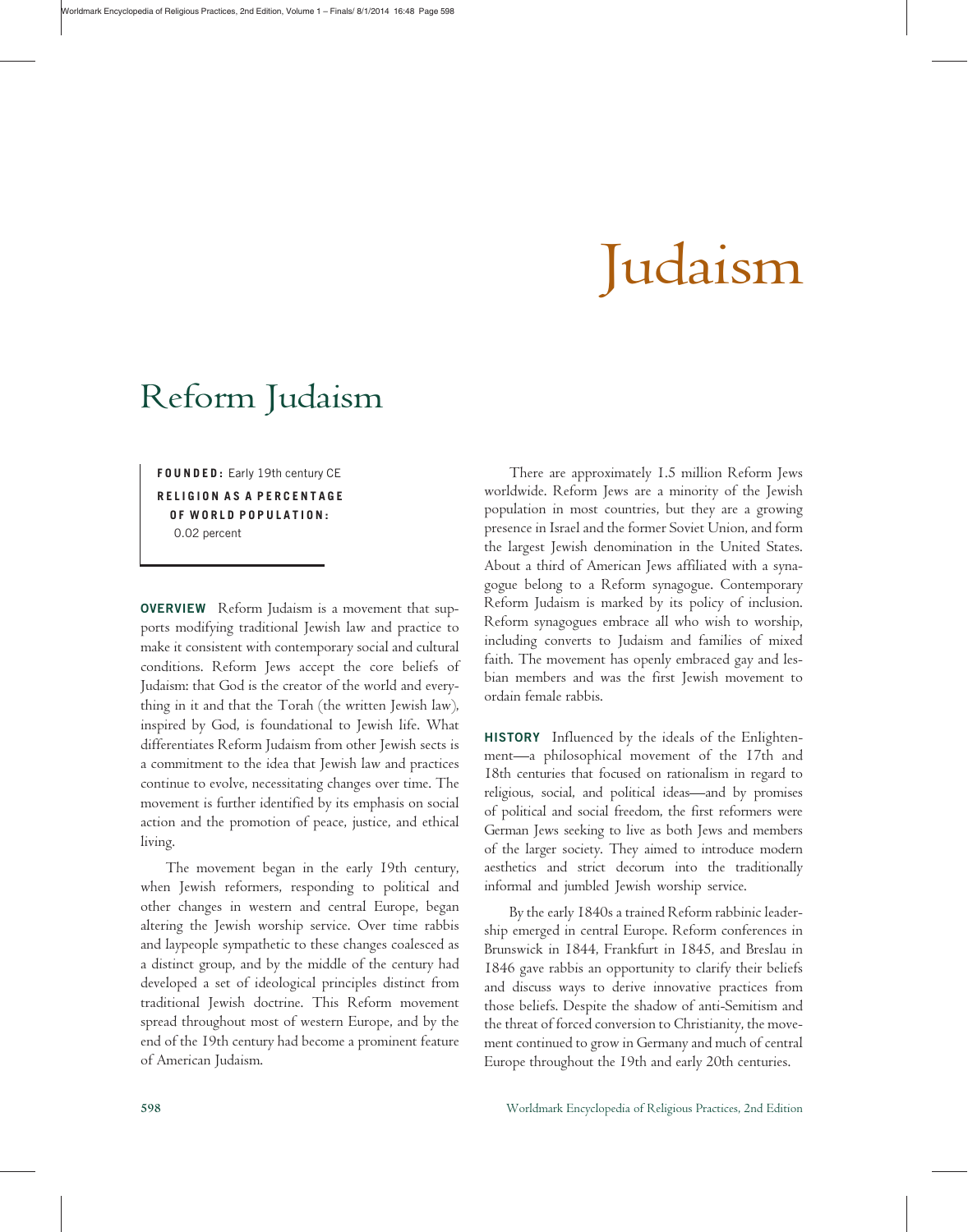

Worldmark Encyclopedia of Religious Practices, 2nd Edition 599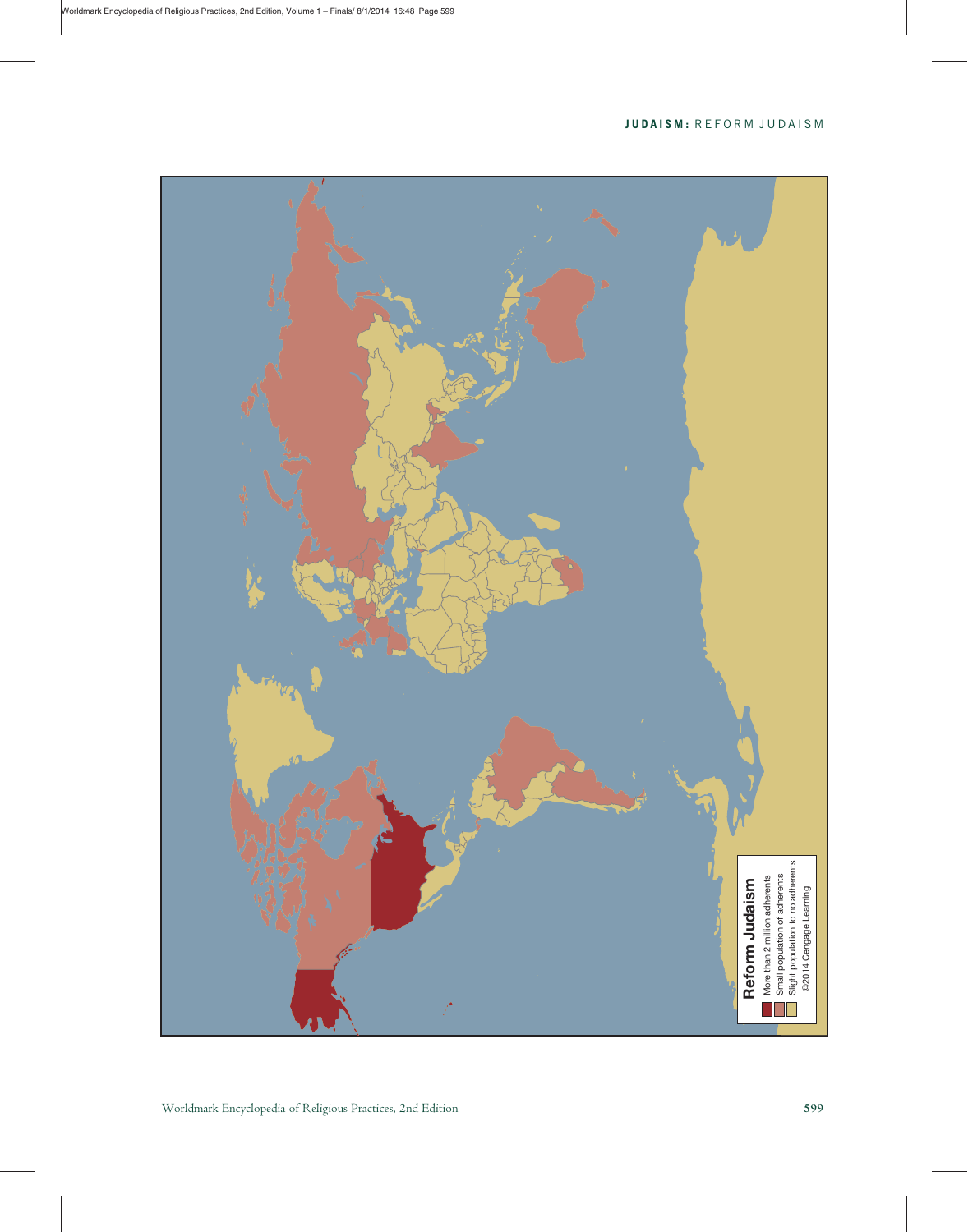The Reform movement in the United States developed in a much freer and more pluralistic atmosphere. From its beginnings in Charleston, South Carolina, in 1824, American Reform Judaism grew rapidly, especially after the large migration of German Jews to the United States in the late 1840s. During the 1870s and 1880s German immigrant Rabbi Isaac Mayer Wise (1819– 1900) founded the central institutions that formed the organizational basis of American Reform Judaism. The Union Prayer Book, which would be used by Reform congregations well into the 20th century, was first published in 1892.

The 20th century saw a massive influx of Jewish immigrants to the United States. Although many of these immigrants were at first resistant to the Reform movement, over time the movement began to gain ground, particularly with immigrants from eastern Europe. The century also saw important changes to Reform Judaism and its practice. During the 1920s and 1930s the rise in global anti-Semitism prompted the Central Conference of American Rabbis to adopt Guiding Principles of Reform Judaism (1937), or the Columbus Platform, which outlined the movement's principles. The declaration reflects the growing influence of Zionism (a movement in favor of the state of Israel), affirming ''the obligation of all Jewry to aid in [Israel's] upbuilding as a Jewish homeland.'' After World War II the leadership of renowned archeologist Nelson Glueck (1900–1971), who became president of Hebrew Union College in 1947, drew people to the movement and helped it to expand.

Following the turbulent social changes of the 1960s, which saw the American civil rights movement and organized opposition to the Vietnam War, movements in which Reform Jews were active participants, many in the Reform community began to feel the need for a new prayer book that would be more reflective of the challenges of the modern world. In 1975 The Union Prayer Book was replaced with The Gates of Prayer, which included some services written in contemporary English, as well as more gender neutral language. Not all congregations abandoned The Union Prayer Book, however, due in part to the immense size of the new text, as well as what some saw as a lack of cohesion. The Gates of Prayer was supplemented in 1978 with The Gates of Repentance. In 1983, due largely to the leadership of Alexander M. Schindler (1947– ), then president of the Union of American Hebrew Congregations, the Central Conference of American Rabbis adopted the Resolution on Patrilineal Descent, which embraced as Jewish all children of a Jewish parent

(whether mother or father) who are raised exclusively as Jews. The resolution represented an evolving interpretation of traditional Jewish law, in which Jewishness depends on matrilineage.

By the early 21st century many Reform congregations were embracing traditional elements of Jewish worship, such as the wearing of the yarmulke (skullcap) in the synagogue and at home. Originally eliminated from Reform practice, the wearing of the yarmulke in Reform synagogues remains optional and has been adopted by women as well as men. Many congregations have also begun to embrace a more informal style of worship marked by upbeat music and even dancing. Another evolution of the Reform book of prayer came in 2007 with Mishkan Tfilah ("Dwelling Place for Prayer"), which has been widely adopted by Reform congregations.

CENTRAL DOCTRINES Distinguishing Reform from other branches of Judaism is the belief that Jewish practices have evolved over time and should continue to do so. Most Reform Jews agree that God did not reveal the Torah to Moses at one definitive moment. Rather the Torah and the vast corpus of Jewish literature developed gradually, reflecting changes in the social and cultural life of the Jewish people.

Reform Judaism and Conservative Judaism have common roots—the reaction of Jews to social and political forces in 19th-century Europe. The Reform branch, however, does not believe that Jewish law (including, for example, its dietary restrictions) is binding. Reform Jews have also emphasized the ethical component of Judaism over ritual practices, and Reform institutions have given lay Jews more authority in determining the legitimacy of various religious practices and principles.

MORAL CODE OF CONDUCT Reform Jews have emphasized the central role that ethics should play in a religious system. The prophets of the Bible, such as Micah, Isaiah, and Hosea, placed emphasis on social responsibility, and Reform Jews see the prophets as a model for their religious duty to teach the world an ethical vision for society.

By the late 20th century the Reform movement had embraced many liberal notions of what is moral and ethical. In the United States the Reform branch differs most prominently from Conservative Judaism in its acceptance of intermarriage (between Jews and non-Jews), gay and lesbian marriage, and the ordination of gay rabbis. The Reform movement has also developed an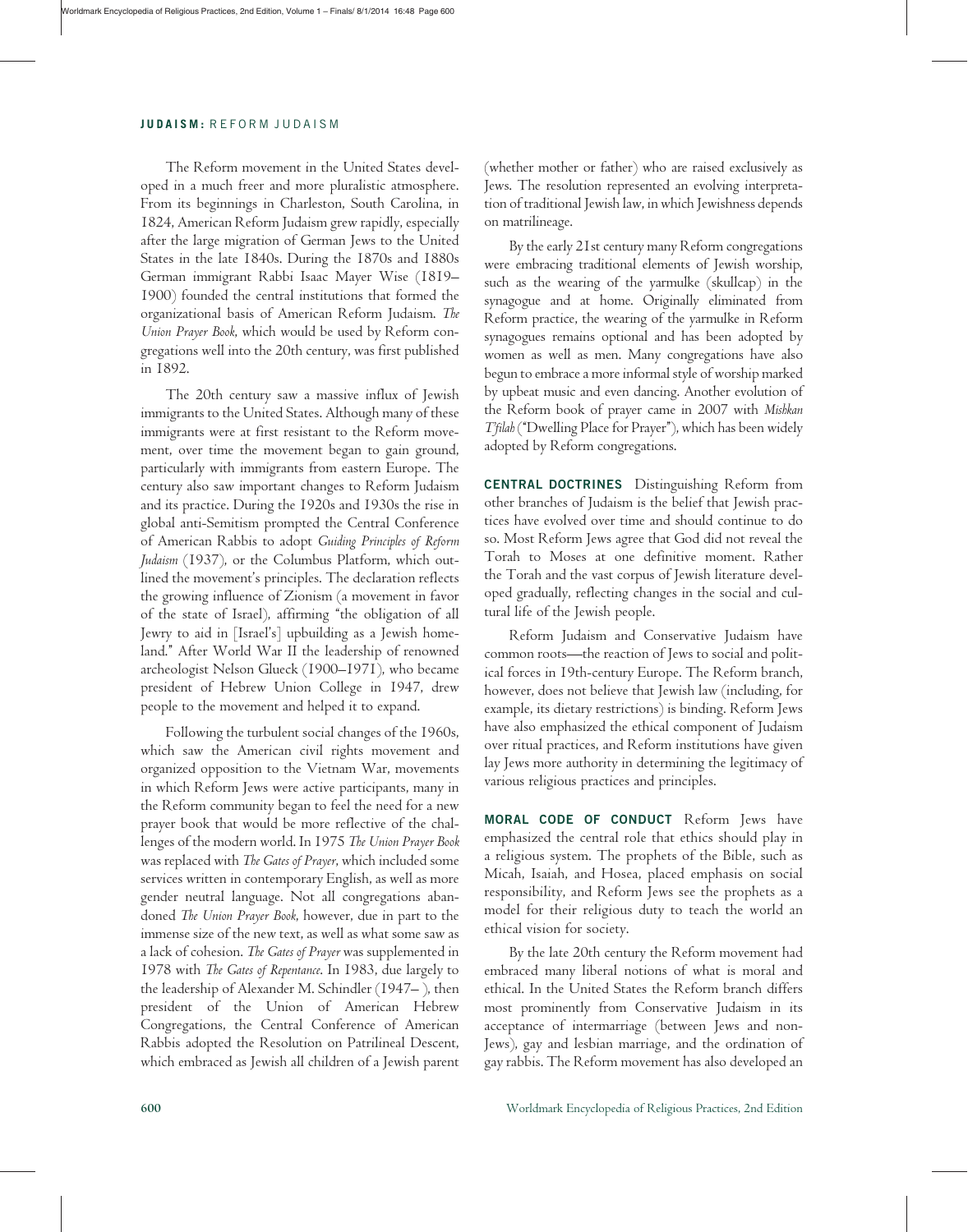

This sign, displayed on May 26, 2009, shows a Jewish person's support for gay marriage. In the United States, Reform Jews support gay marriage. © PINHOLE PHOTOGRAPHIC/ALAMY.

ethical code on other issues, such as sexuality, proper business practices, and civic responsibility.

**SACRED BOOKS** The Reform movement has emphasized the importance of the Hebrew Bible (including the Torah) over the Talmud (comprising rabbinic discussions of Jewish law and practice). Early reformers felt the Talmud was overemphasized in traditional Jewish education, and Reform Jews view the Bible as having a more universal significance than the Talmud. The Reform movement has produced numerous prayer books for use in the home and the synagogue.

SACRED SYMBOLS Reform Jews have maintained traditional Jewish symbols, such as the menorah (candelabra used in Jewish worship), but have sometimes interpreted them in a dramatically different way. They may see the Torah, the most sacred Jewish symbol, as an emblem of human freedom, whereas an Orthodox Jew may see it as representing the eternal commitment to Jewish law. Because the Reform movement stresses the autonomy of the individual, Reform Jews may interpret religious symbols in their own way.

EARLY AND MODERN LEADERS Israel Jacobson (1768–1828), one of the earliest figures of the Reform movement, established the first Reform prayer chapel in

1810 in the German state of Westphalia. He made changes in Jewish worship and education, setting the pattern for lay-led innovations. Rabbi Isaac Mayer Wise emigrated from Bohemia to the United States in 1846 and built the American Reform movement. A populist who wholeheartedly embraced the use of English (rather than the more usual German) in Reform congregations, Wise founded the central institutions of American Reform Judaism, wrote a popular prayer book, and established a Jewish newspaper.

Rabbi Alexander M. Schindler (1925–2000), president of the Union of American Hebrew Congregations (UAHC) from 1973 to 1996, was known for his assertive support of civil rights, world peace, nuclear disarmament, assistance for the poor, a ban on the death penalty, feminism, gay rights, and outreach to intermarried couples. Rabbi Eric Yoffie (1947– ), who served as president of the UAHC from 1996 to 2012, advocates a ''Reform revolution'' that would involve more intensive Jewish education, greater liturgical innovation, and a reinvigoration of worship. Rabbi Richard Jacobs (1956– ) became president of the UAHC in 2012. He is committed to environmental issues and social justice and is an advocate for an Israel that remains true to democratic and liberal values and that can one day coexist peacefully with Palestine.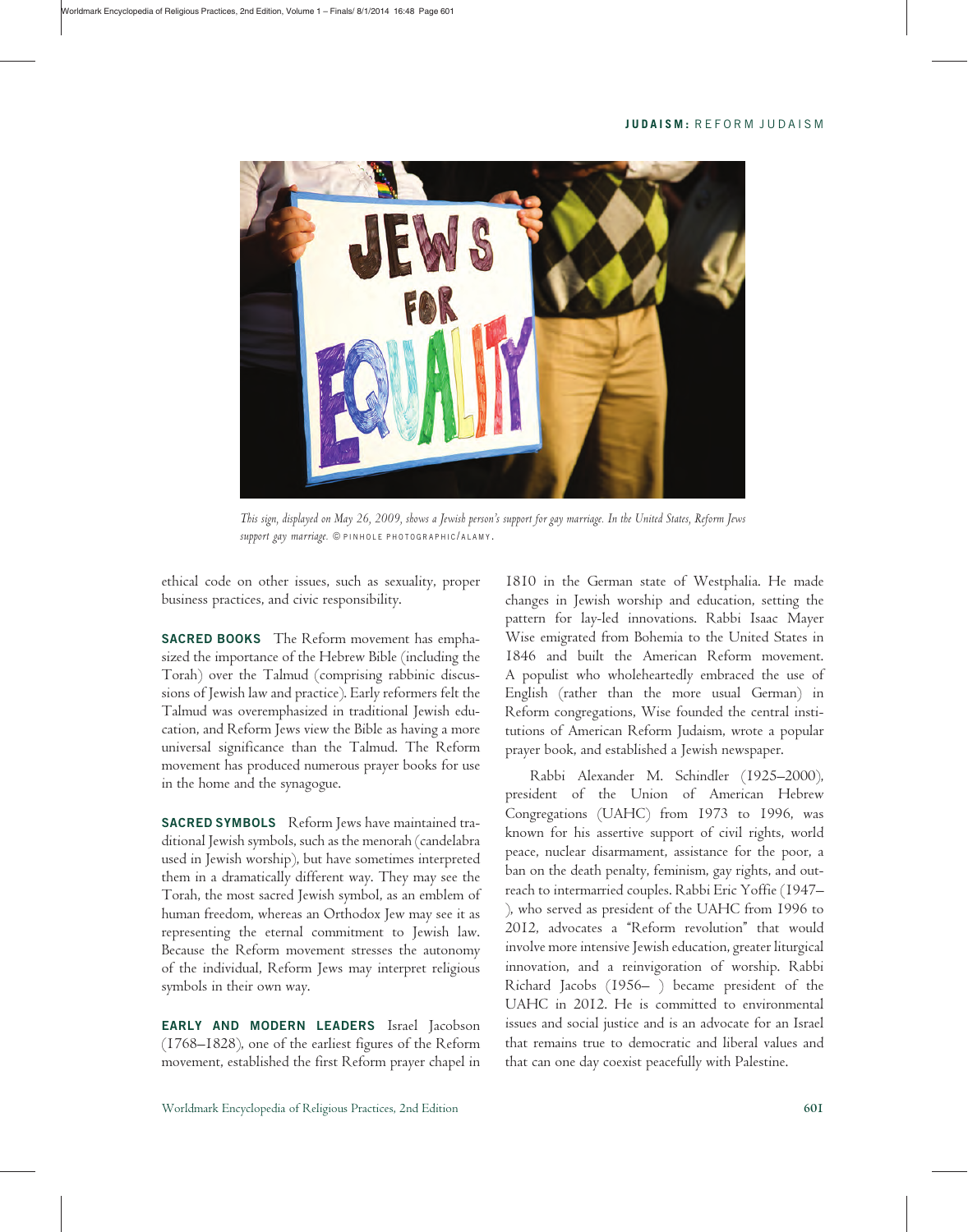MAJOR THEOLOGIANS AND AUTHORS Among early Reform theologians, Rabbi Abraham Geiger (1810–1874) and Rabbi David Einhorn (1809–1879) stand out. Geiger was a leading pulpit rabbi and scholar in mid-19th-century Germany. He believed that a critical understanding of Jewish history and an appreciation of the moral genius in Judaism should serve as the basis of a new Judaism shorn of archaic practices. Einhorn, who emigrated from Germany to the United States in 1854, was considered the leader of the radical wing of American Reform Judaism. His writings, which argued for a universal moral sensibility and a theologically unswerving attitude, conflicted with the more pragmatic program of his contemporary, Rabbi Isaac Mayer Wise, who emphasized responding effectively to changing social trends. Over time Wise's views proved the more popular.

Rabbi Eugene Borowitz (1924– ), a leading Reform Jewish theologian in the United States, has emphasized the responsibility of the individual Jew to engage with Jewish tradition in an open, critical manner. Rabbi David Saperstein (1947– ) is one of the most visible figures of contemporary Reform Judaism. His leadership of the Religious Action Center of Reform Judaism led to his recognition by Newsweek magazine as the most influential rabbi in the United States in 2009.

ORGANIZATIONAL STRUCTURE The World Union for Progressive Judaism is an organizational body serving Reform and other congregations in more than 40 countries. The three central institutions of American Reform Judaism are the Union for Reform Judaism (representing more than 900 Reform congregations), the Central Conference of American Rabbis, and the Hebrew Union College-Jewish Institute of Religion (the largest Reform rabbinical school in the world, with campuses in Cincinnati, New York City, Los Angeles, and Jerusalem). The Leo Baeck College in London also trains Reform rabbis.

HOUSES OF WORSHIP AND HOLY PLACES Originally Jews named their houses of worship synagogues to distinguish them from the original Temple in Jerusalem, destroyed by the Romans in the year 70 CE. Reform Jews, however, traditionally called their houses of worship "temples," indicating that these structures replaced the original Temple as their center for prayer and that they did not aspire to rebuild the Jerusalem Temple or to return to live in Israel even in a future messianic time. The contemporary Reform movement sees the local

## The Platforms of Reform Judaism

The Central Conference of American Rabbis has issued four platforms that define the principles of American Reform Judaism and reflect its ongoing mediation between tradition and modernity. The following are excerpts from these four platforms:

The Pittsburgh Platform (1885): ''We consider ourselves no longer a nation, but a religious community, and therefore expect neither a return to Palestine, nor . . . the restoration of any of the laws concerning the Jewish state.''

The Columbus Platform (1937): ''Judaism as a way of life requires . . . the retention and development of such customs, symbols and ceremonies as possess inspirational value.''

Centenary Platform (1976): ''The widespread threats to freedom, the . . . explosion of new knowledge and of ever more powerful technologies, and the spiritual emptiness of much of Western culture have taught us to ... reassert what remains perennially valid in Judaism's teaching.''

The Pittsburgh Statement of Principles (1999): ''We believe that we must ... actively encourage those who are seeking a spiritual home to find it in Judaism.''

temple as a place for worship, study, and fellowship and uses ''temple'' and ''synagogue'' synonymously.

WHAT IS SACRED While the Torah and other religious articles have a degree of holiness, Reform Judaism discourages overly emphasizing symbols or places. The most sacred act is the study of the Torah, but all actions that do not violate human dignity are considered sacred and significant.

HOLIDAYS AND FESTIVALS Reform Jews observe all the major Jewish holidays but shorten the length of Rosh Hashanah and Passover by a day. They also omit the festive seder meal on the second night of Passover. Reform Jews are not required to follow many of the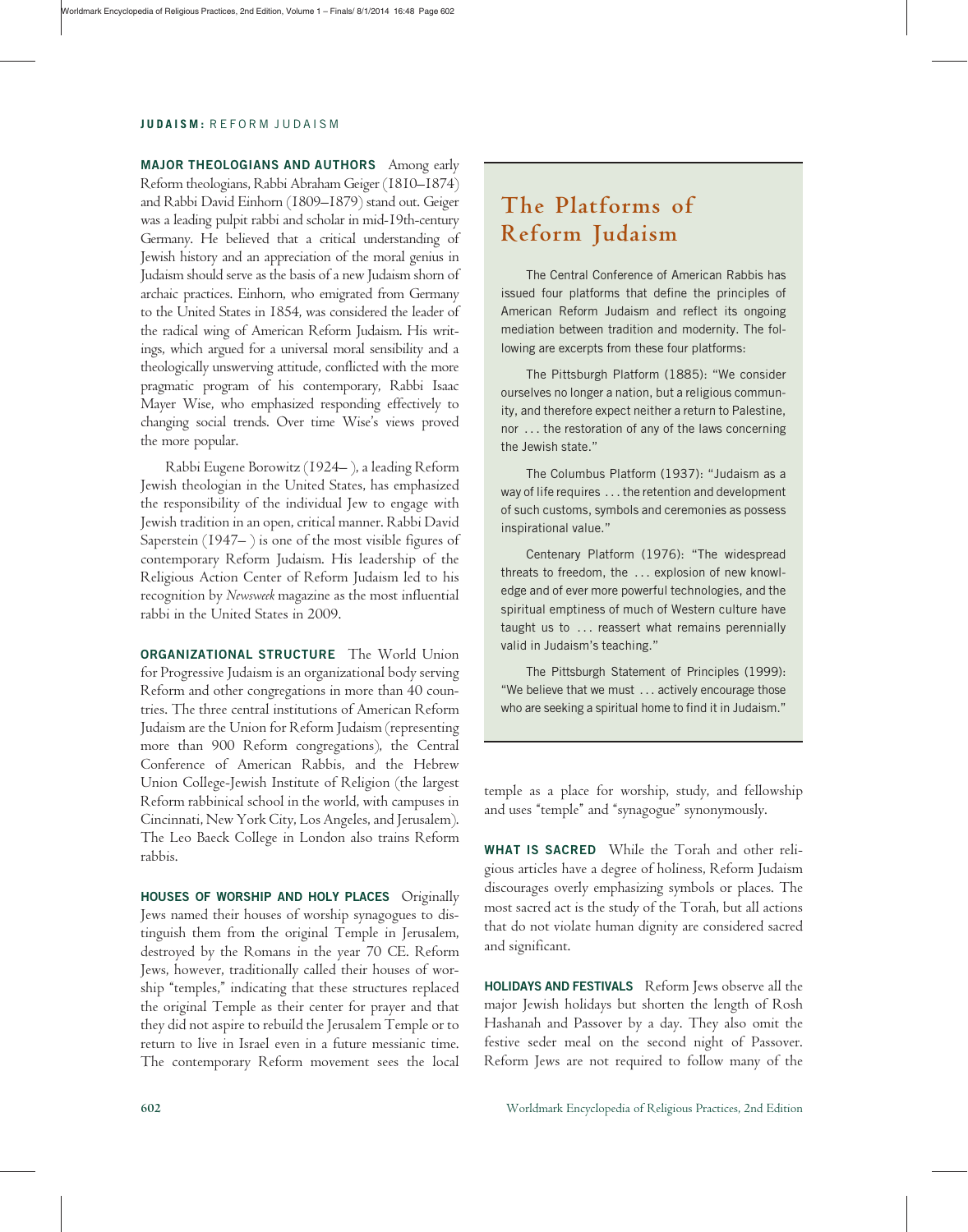

A view inside a temple that serves a reform congregation in New York City. © POKKU/SHUTTERSTOCK.COM.

traditional restrictions on behavior during Jewish holidays, such as not driving in cars and not writing.

Worldmark Encyclopedia of Religious Practices, 2nd Edition, Volume 1 – Finals/ 8/1/2014 16:48 Page 603

MODE OF DRESS Reform Jews dress like non-Jews as part of the movement's commitment to integrating into the host society (maintaining a distinctive religion, but not at the expense of social segregation).

DIETARY PRACTICES Reform Jews do not generally observe kashruth, the strict Jewish dietary laws. Some abstain from certain types of foods that are regarded as particularly nonkosher, such as pork and shellfish. Most Reform synagogues prohibit the serving of such foods at temple-sponsored events and may also require the traditional separation of milk and meat so that everyone can eat freely regardless of their level of observance.

RITUALS The Reform synagogue holds services on Friday nights, and sometimes on Saturday mornings, in celebration of the Sabbath. The largest services are on Rosh Hashanah and Yom Kippur. The style of ritual in Reform congregations has changed since the mid-20th century from formal to participatory. Many contemporary Reform Jews have reembraced ritual practice, but because they are looking for spiritual meaning rather than a faithfulness to God's command, they do so selectively.

RITES OF PASSAGE Reform Jews commemorate all the traditional Jewish rites of passage, but the Reform movement's flexibility allows members to individually design their rites to meet their spiritual needs.

Reformers have also developed new rituals, believing that if a new ceremony is meaningful, there is no reason not to introduce it into practice. One nontraditional ritual is the passing of the Torah at many Reform bar mitzvahs (Jewish coming-of-age ceremonies). The grandparents hold the Torah and then hand it to the parents, who pass it to the 13-year-old, symbolizing the desire to pass Jewish family traditions from generation to generation.

MEMBERSHIP The Reform movement has adopted an active outreach program to families in which at least one of the parents is Jewish. Reform Jews also welcome non-Jewish religious seekers. Reform congregations in the United States have become increasingly multicultural, with significant numbers of African American, Hispanic, and Asian members. Although historically membership in a synagogue required conversion to Judaism, people have increasingly become active in Reform congregations without formally converting. Still, most Reform rabbis encourage conversion for the sake of strengthening Jewish life and families. Reform Judaism has a sizable presence on the Internet, where Web sites such as reformjudaism.org and the Union for Reform Judaism  $(\text{http://uri.org//index.cfm?})$  offer information for members as well as those interested in converting to the faith. The women's group Women of Reform Judaism also maintains a Web site (http://www.wrj.org/default.aspx) through which it communicates with members and encourages service through its many programs.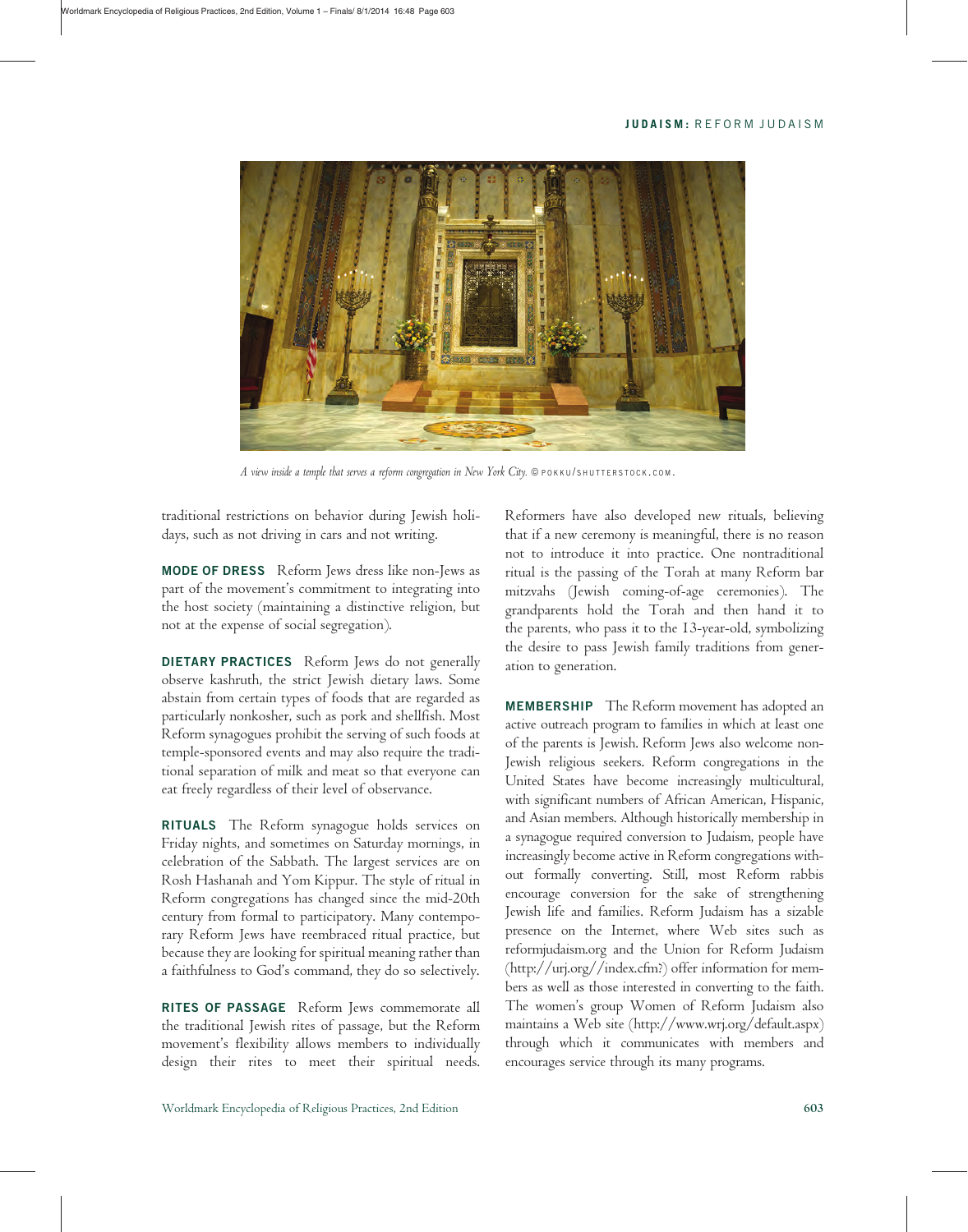RELIGIOUS TOLERANCE Reform Judaism is a very tolerant denomination and has been a leader in interfaith dialogue. Interfaith dialogue was greatly advanced by Rabbi Eric Yoffie during his tenure as president of the URJ. In 2005 Yoffie became the first Jew to address the Churchwide Assembly of the Evangelical Lutheran Church in America. Despite his many disagreements with the Religious Right, Yoffie broke new ground in 2006 when he spoke at Liberty University, an evangelical school known for its conservatism. The next year he reached out to the Islamic Society of North America, becoming the first major Jewish leader to speak at the organization's convention. As in other branches of Judaism, Reform Jews believe righteous individuals of all faiths can go to heaven. Therefore, it is not necessary to convert to Judaism in order to obtain salvation.

SOCIAL JUSTICE For Reform Jews practice is more important than belief, and ethics are more important than ritual. The early reformers believed deeply in working with their Christian neighbors to make the world more livable, peaceful, and just; this belief was central to their religious worldview. Reform Judaism has often been called ''Prophetic Judaism'' because of the movement's strong identification with the ethical and moral vision of the biblical prophets, who emphasized social responsibility. The Reform movement maintains a politicalaction office in Washington, D.C., and provides a variety of resources to synagogues that want to engage in socialaction projects.

The social advocacy associated with Reform Judaism takes many forms. The movement's teaching on economic justice is based in the Torah and its commandment to care for and advocate on the behalf of the poor. Reform Jews are active in outreach programs that provide relief from hunger and homelessness. Religious beliefs also ground the movement's support of labor unions, fair wages, and economic justice. Political activists have been especially outspoken regarding proposed budget cuts to programs such as welfare and food stamps that disproportionately affect the poorest members of society. Reform Judaism also emphasizes the duty of humans to protect the earth and its resources for future generations. The movement therefore promotes sustainable living and conservation.

SOCIAL LIFE Most Reform Jews would agree that an ideal family consists of two loving partners—in a monogamous, religiously sanctified union—and their children. While sanctioning the traditional Jewish view

### Rabbi Eric Yoffie

In the 16 years that he spent as president of the Union for Reform Judaism (URJ), Rabbi Eric Yoffie established himself as one of America's foremost Jewish leaders. Yoffie was born in 1947. He spent his early years in Worchester, Massachusetts, where he was active in the North American Federation of Temple Youth. He graduated from Brandeis University in 1969. In 1974 he earned his rabbinical ordination from Hebrew Union College. After briefly serving congregations in New York and North Carolina, he became director of the URJ's Midwest Council in 1980. He rose to the role of vice president in 1992 and president in 1996.

As president of the URJ, Yoffie called for Reform Jews to engage in lifelong study of Jewish texts. He was also outspoken on issues of social justice, championing the rights of members of the gay and lesbian community, promoting gun control, and opposing capital punishment. He reached out to Christians and Muslims to promote interfaith dialogue and encouraged Israel to be more tolerant of religious pluralism. He notably declined to meet with Israeli President Moshe Katsav in 2006 after the president refused to address him as rabbi because of his Reform rather than Orthodox affiliation.

Since retiring as president of the URJ in 2012, Yoffie has published widely on issues of religion and social justice. His work has appeared in such periodicals as the Huffington Post and Jerusalem Post.

that having and raising children is a sacred obligation, the Reform movement has opposed the ''family-centered'' agenda typically associated with the Religious Right.

CONTROVERSIAL ISSUES Women were regarded as equal to men from the beginning of the Reform movement. Religious roles remained traditionally gender based for much of the 20th century, but since the 1970s women have read prayers, served on synagogue boards, and become rabbis and cantors.

The American Reform movement is unequivocally committed to supporting full social and legal equality for

604 Worldmark Encyclopedia of Religious Practices, 2nd Edition